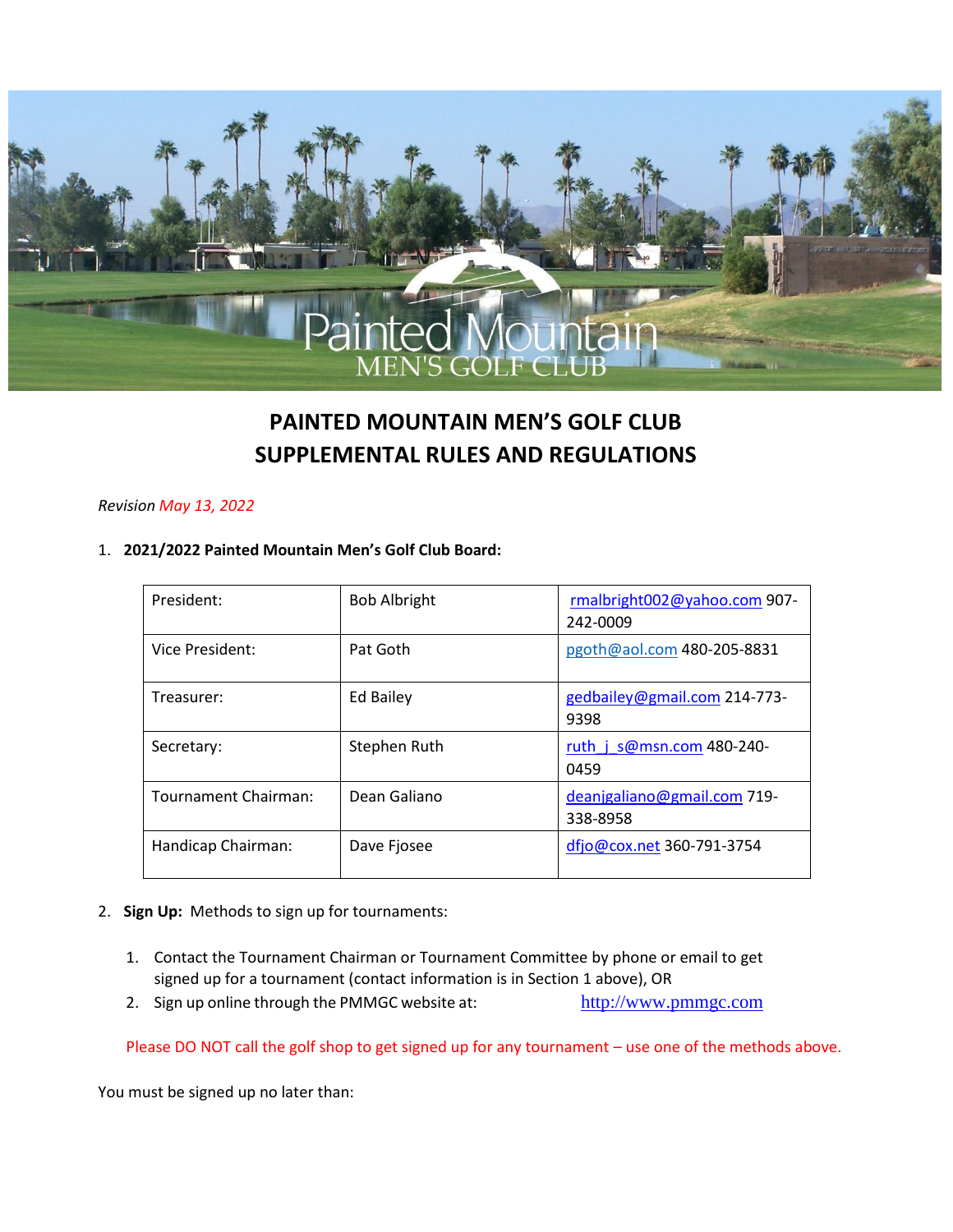| Sign Up By:      | To Play in:                |
|------------------|----------------------------|
| Monday at 6PM    | Weekly Thursday tournament |
| Wednesday at 6PM | Weekly Saturday tournament |

- 3. **Guests:** Members may have Guests play on a space available basis. Guests are not to play in Trophy Tournaments. Price of golf for a Guest is the present Men's Club rate. A Guest without a USGA/AGA handicap will either:
	- 1. Be put in the first flight for Low Gross play, OR
	- 2. At his discretion, the Tournament Chairman may temporarily assign a handicap, to be used for that day's event purposes only.

Guests may play with PMMGC a maximum of three times. The purpose of this provision is to encourage membership in the Club. Exceptions to this provision may be granted by the Tournament Chairman, e.g. for out-of-town Guests or for off-season play.

- 4. **Scorecards:** It is important that all members turning in scorecards for tournament events fully complete them. If applicable, the Gross and Net scores must be calculated and recorded. Scores for any other applicable competition, e.g. Stableford, Best Ball, etc. must also be calculated and recorded. The card must be signed, attested, dated and must have complete players names. This must be done for all members of your foursome. If a scorecard is not completed as described above, the players involved may be disqualified. If a signed scorecard contains a score lower than actually made, the player may be disqualified. A score turned in higher than actually made will stand, as is.
- 5. **Club Information:** Important membership information will be regularly posted on the Club's Fusion website – ask the Club Secretary for the log-on procedure. It is your responsibility to check this site. Those members without internet capability should check with the other Club members regularly for any important information and other relative club data.
- 6. **Tournament Results:** Tournament results will be regularly posted and archived on the Club's Fusion website – ask the Club Secretary for the log-on procedure. Members with an e-mail address will also receive an e-mail blast with the tournament results. For those members without internet capability, tournament results will be announced or otherwise available in the PMGR clubhouse following play.
- 7. **Scrip Money:** When you pay for each event, a small amount of extra "scrip" money is collected by the Golf Shop, which is pooled and then distributed to event winners in the form of credit at the golf shop, good for most items with the exception of greens fees. The Tournament Chairman will provide the Golf Shop with the winner's names and amounts. The Golf Shop will maintain a record of all winnings. Members can then exchange their winnings for Golf Shop merchandise. Although a member's account of scrip money may be carried over across calendar years, the Golf Shop encourages you to keep the balance low. Note that the Golf Shop occasionally schedules member-only discount events.
- 8. **Unused Credit**: Any member who becomes inactive at the end of a calendar year has 6 months of the following year to claim any due event credit or Golf Shop scrip credit. At the discretion of the Club or the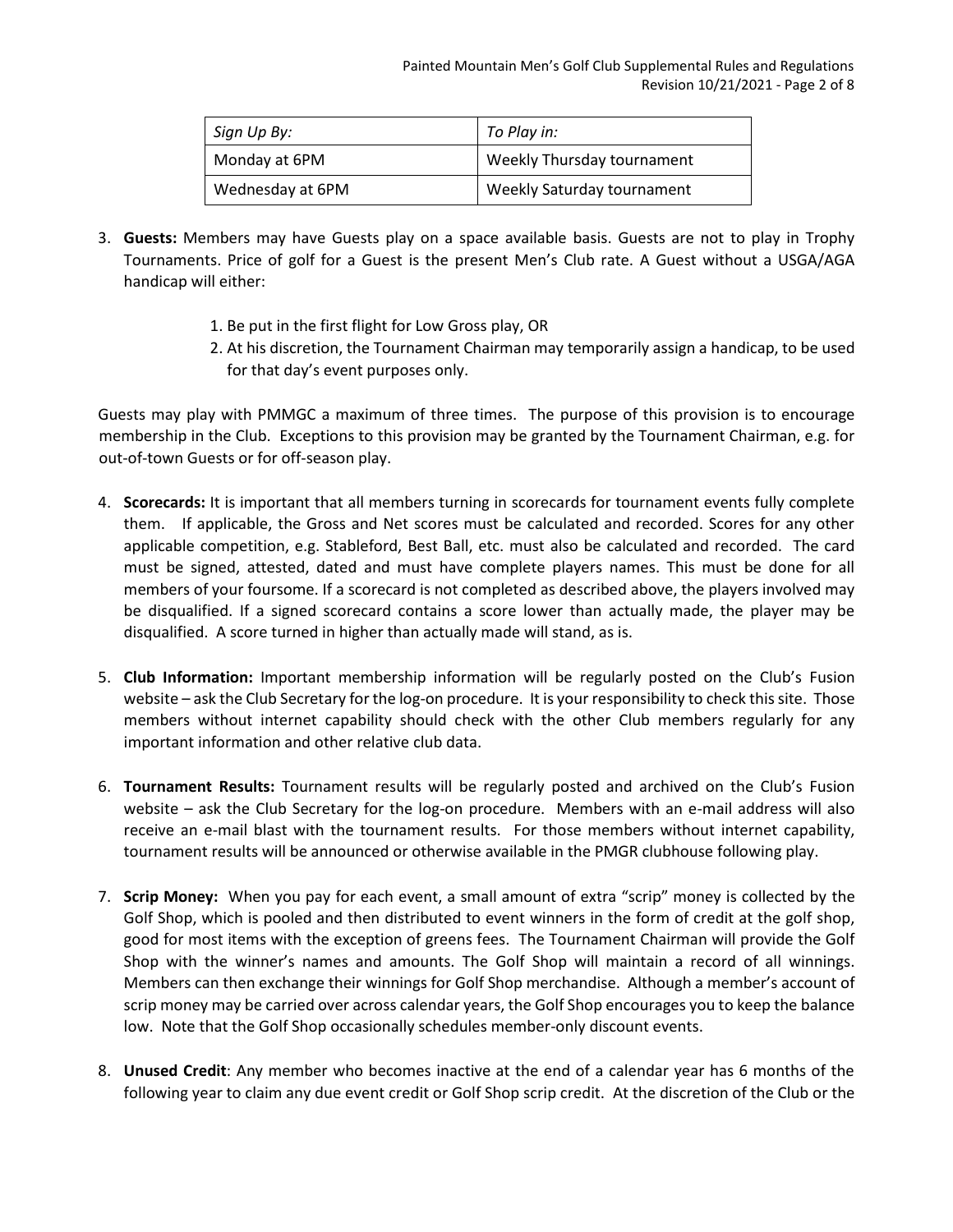9. **Handicaps:** Your AGA handicap index is revised the day after a posted round and at least on the 1st and 15th of each month. You can look up your handicap index on the club's Fusion site, or at www.azgolf.org by going to the Handicap Menu and typing in your AGA identification number (also known as your GHIN #). Additionally, the AGA will e-mail you your updated handicap index on the 1st and 15th of each month.

- 10. **Posting of Rounds:** For PMMGC league play at Painted Mountain and away tournaments, our Handicap Chairmen will post your Thursday and/or Saturday scores. Members are expected to post all other scores according to the rules and spirit of USGA Handicap System in a timely manner. See the USGA Handicap Manual Section 5-1 for definitions of acceptability of scores for handicapping purposes.
- 11. **Posted Score Types:** The Club generally uses the term "tournament" to describe its weekly Thursday or Saturday play. However, for USGA handicap purposes, these scores will be posted as "Home" scores when held at Painted Mountain Golf Resort, and "Away" scores when held elsewhere. Scores for Trophy Tournaments (see paragraph 15.) will generally be posted as Tournament Scores ("T-scores") as defined in Section 10-3 of the USGA Handicap System.
- 12. **Handicaps for New Members:** New members without a current USGA index will begin play at a 15 course handicap unless otherwise determined by that event's Tournament Chairman or member of the Handicap Committee. After 5 scores are recorded by the AGA, and then following a 1st or 15th of the calendar month, the player will receive a USGA handicap Index from AGA. Prior to receiving a USGA handicap Index, the Handicap Committee may adjust a new member's handicap index, either up or down, to reflect playing ability as demonstrated by the event scores submitted.

## 13. **Away Games and Away Game Fees:**

- Away Games are counted as the "official" game for the Painted Mountain Men's Golf Club. Unless stated otherwise by the Tournament Chairman, any locally organized game during that time is "unofficial", and not to be counted in the club statistics or Hole-In-1 Pot.
- Unless otherwise stated by the Tournament Chairman, away game fees must be paid no later than 2 weeks prior to the event.
- 14. **Complimentary Rounds:** Each week the Painted Mountain Golf Resort may provide the Men's Club with one or more complimentary green fees for use as gifts to members. If complimentary golf is available, the Tournament Chairman may randomly select a player to receive it. The free golf winner will be notified by email before the tournament. The player must still check in at the Golf Shop and pay his scrip fee. Tournament Chairmen will seek to equitably distribute complimentary rounds across all playing Members.
- 15. **Trophy Tournaments:** Each calendar year the Men's Club will seek to conduct at least 4 Trophy Tournaments. Scores from these events will count as Tournament scores as defined by Section 10-3 of the USGA Handicap System. The Trophy Tournaments include:
	- Club Championship Individual gross and net stroke play format, typically 2 rounds
	- President's Cup Championship Individual net stroke play format, typically 2 rounds
	- Match Play Championship Single elimination net match play format, typically 2 to 4 rounds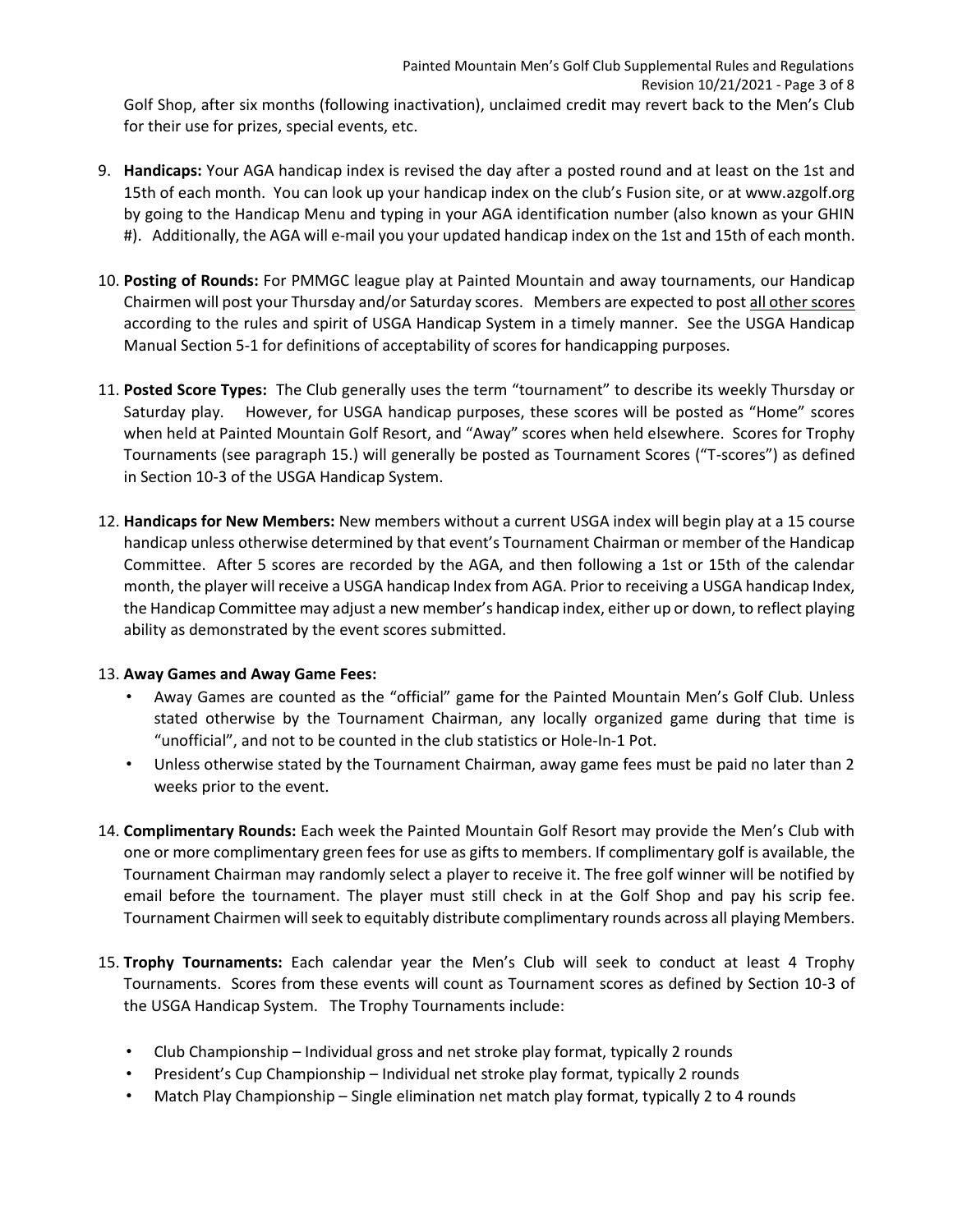• Two Man Championship – Two-man handicapped scramble format, typically 2 to 3 rounds, to serve as a club qualifier for the AGA Regional Qualifying event.

To be eligible for any of these Trophy Tournaments, you MUST be a current paid member of the Painted Mountain Men's Golf Club and you MUST have played in at least Eight (8) Painted Mountain Men's Club Events during the twelve month period prior to the first round of the above Trophy Tournaments. For this purpose, the term "Painted Mountain Men's Club Events" shall only include postable, non-Trophy events played with the Club at Painted Mountain Golf Resort.

For a given Championship Tournament, the minimum number may be revised upward or downward by announcement from the Tournament Chairman. New members wishing to play in a Trophy Tournament may contact the Tournament Chairman to request exemption.

16. **No shows:** Members who sign-up to play and who subsequently cannot show up must notify the Golf Shop at least one hour prior to the scheduled tee time. Because no-shows disrupt the planned pairings, tee assignments, scorecards, etc. the Club has defined the following penalties:

| 1st offense in calendar year | 1 <sup>st</sup> Notification. Tournament Chairman will issue a notification describing |
|------------------------------|----------------------------------------------------------------------------------------|
|                              | the penalties below.                                                                   |
| 2nd offense in calendar year | Final notification. Tournament Chairman will issue a notification                      |
|                              | describing the penalties below.                                                        |
| 3rd offense in calendar year | Offender will be deactivated from the Club and ineligible for Club play for            |
|                              | the remainder of the calendar year. No refund of membership dues will                  |
|                              | occur.                                                                                 |

17. **Distance Measuring Devices:** Distance measuring devices have been approved for use in all Club tournaments.

## 18. **Painted Mountain Men's Golf Club General and Local Rules**

- A.**Tee Selection:** All play will be in accordance with USGA rules and will be from the Blue Tees, except as noted below. Players with a handicap index of 16.0 or higher have a choice of playing from the White Tees. For competition between players using different Tee boxes, at the discretion of the Tournament Chairman, a player's course handicap will be adjusted according to the slope and rating of the Tee played according to Section 3-5 of the USGA Handicap System Manual (for reference see: http://www.usga.org/Rule-Books/Handicap-System-Manual/Rule-03/).
- B. **Lies:** Play your ball as it lies unless relief is provided by a USGA rule (e.g.: casual water, ground under repair, grass piles, burrowing animal holes, plugged, etc.), or unless relief is provided by a local or club rule (e.g.: lift/clean/place). Violation of this rule is two strokes in stroke play or loss of hole in match play.
- C. **Scoring:** All members must record all strokes taken on every hole, i.e. players do not apply "equitable stroke control" on their scorecards. The Handicap Committee will make any adjustment for handicap posting purposes.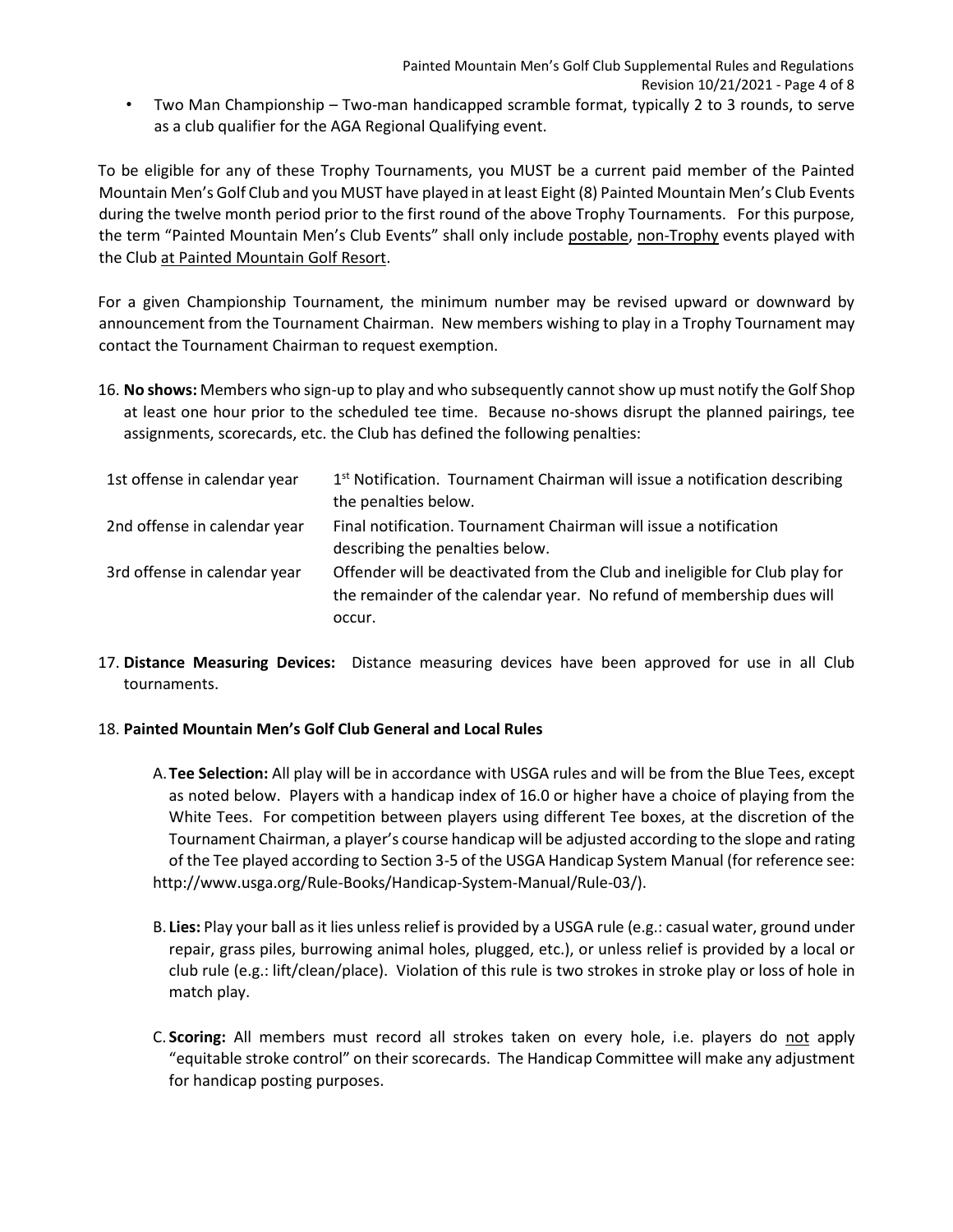- D.**Scorer:** Scorecard completeness and accuracy should be reviewed hole-by-hole during the round by all players. Note that when two-man teams compete, it is customary to swap scorecards and keep the opponents' scores for them. Note that it is customary in all competition for both carts to maintain a scorecard (e.g. one official and one backup) for accuracy purposes.
- E. **Ball lost or out of bounds:** If a ball is thought to be lost or out of bounds, you may either: A) play a provisional ball from the original lie. You may play a provisional ball until you reach the place where the original ball is likely to be. If you play a stroke with the provisional ball from the place where the original ball is likely to be or from a point nearer the hole than that place, the original ball is deemed to be lost and the provisional ball becomes the ball in play under penalty of stroke and distance. If the original ball is lost outside a water hazard or is out of bounds, the provisional ball becomes the ball in play, under penalty of stroke and distance. A ball OB may not be played from OB. OR Drop the ball one club length onto the fairway, no closer to the hole from where the ball was lost or went OB, under a penalty of 2 strokes. If the original shot was from the tee, you are now lying 3 and

shooting 4.

F. **Unplayable lie:** Drop ball within two club lengths no nearer the hole, one stroke penalty.

OR

Drop a ball behind the point where the ball lay, keeping that point directly between the hole and the spot on which the ball is dropped, with no limit to how far behind that point the ball may be dropped, one stroke penalty.

OR

Play a ball as nearly as possible at the spot, from which the original ball was last played, one stroke penalty.

- G.**Immovable obstruction:** All yardage markers, water fountains, restrooms, cart path ropes/chains and their support posts, etc. are immovable obstructions. Relief is provided only if the obstruction interferes with your stance or the area of your intended swing. Obtain relief as follows: Determine the nearest point that avoids interference and is not nearer the hole. Drop ball within one club length of that point, no penalty. If the obstruction intervenes on the line of play no relief is provided under this rule. Refer to unplayable lie procedure.
- **Restroom on Hole #4:** The restroom on the right side of the Hole #4 fairway is a special immovable obstruction where line of play relief is provided. A player may determine the nearest point of relief, no closer to the hole, whereby the restroom does not interfere with the line of play, then drop one club length from that point, no penalty. To the right of the restroom, the area is considered cart path and a player may drop onto the grassy area further right, 1 club length.
- On holes #6 (to right of red tees) and #12 (right side of small gravel rocks), the large  $\frac{3}{4}$ " decorative rocks are a free drop area. You may drop outside the area one club length).
- On #7, the ¾" decorative rocks by wall to the front left of ladies' tees.
	- H. **Water hazard (yellow stakes):** You may play a ball from within the hazard if you deem it possible. You may ground your club in the hazard or move a loose impediment in the hazard. OR

Drop another ball as far back as desired on a line formed by the point where the ball last crossed the hazard line and the pin. The ball must be placed behind the point where the ball last crossed the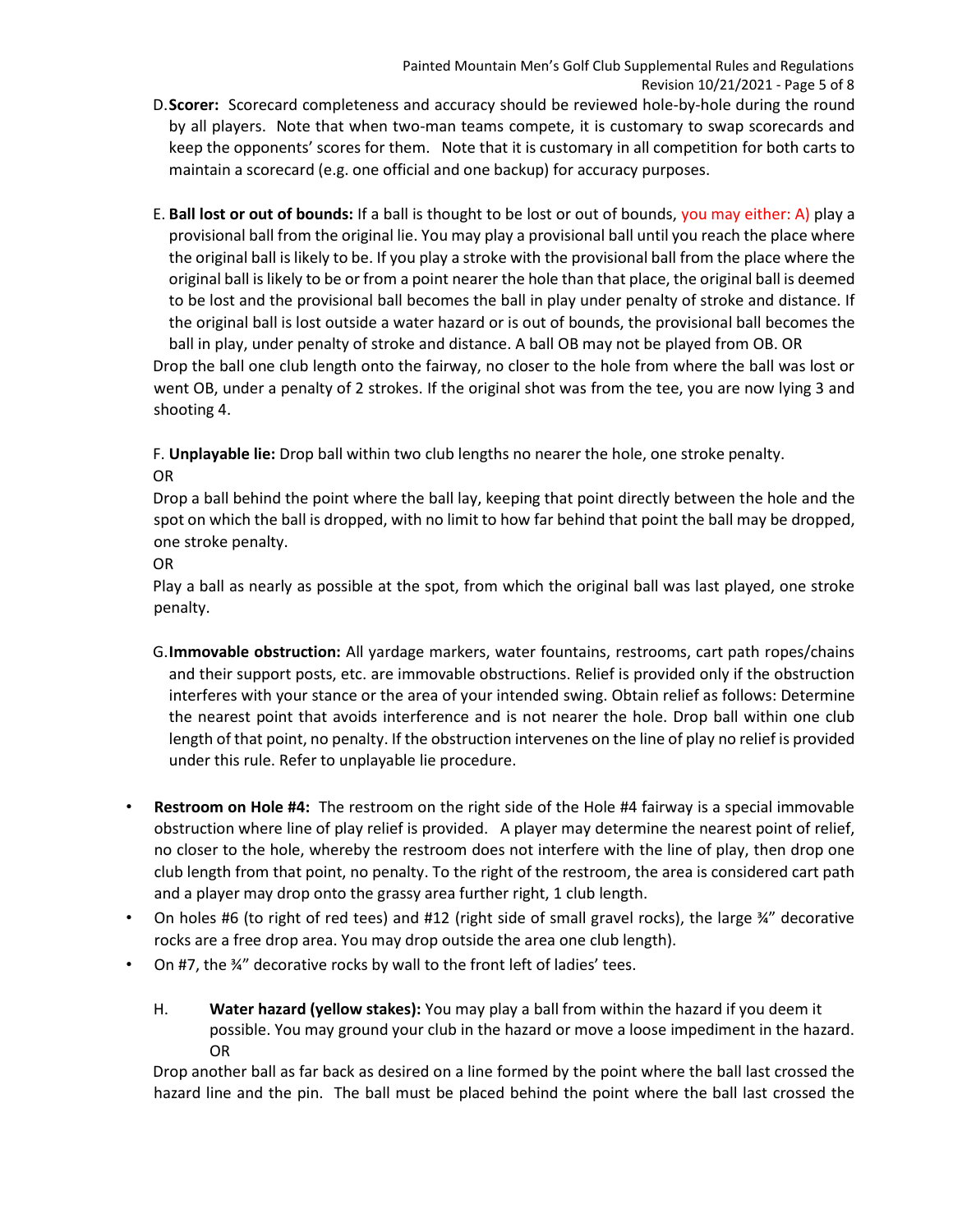hazard line. One stroke penalty. NOTE: This means that if your ball crossed the hazard and then rolled back into it, you must drop your ball in back of the hazard, and play your next shot over the hazard. OR

Play a ball as nearly as possible at the spot from which the original ball was last played, one stroke penalty. See also optional water hazard drop zones defined in Section J.

I. **Lateral water hazard (red stakes):** You may play a ball from within the hazard if you deem it possible. You may ground your club in the hazard or move a loose impediment in the hazard. OR

You may drop another ball within two club lengths and not nearer the hole than (i) the point where the original ball last crossed the margin of the water hazard or (ii) a point on the opposite margin of the water hazard equidistant from the hole, one stroke penalty. OR

Play a ball as nearly as possible at the spot from which the original ball was last played, one stroke penalty.

OR

You may replay the original shot which went into the water, counting the original shot plus a 1 -shot penalty.

Note: This section applies to ALL water on the golf course.

### J. **Optional Water Hazard Drop Zones:**

- Hole #1 Players may use designated ball drop area (near the striped post) within 2 club lengths of the post, one stroke penalty. This drop area represents an option for any ball that lands in the water on #1 (i.e. not only a tee shot).
- Hole #6 Players may use designated red tee as a ball drop area, one stroke penalty
- Hole #8 Players may use designated ball drop area within 2 club lengths of sign, one stroke penalty
- Hole #10 If the tee shot goes directly into the water, players may use designated red tee as a ball drop area, one stroke penalty. The pond on hole #10 is a Red Stake Hazard, and a ball that rolls into the hazard from beyond the hazard or to any side of the hazard may be dropped within 2 club lengths, no closer to the hole than where the ball entered the hazard.
- Hole #12 Players may use designated ball drop area within 2 club lengths of sign, one stroke penalty. The sign should be a located at the point of the pond nearest to the white tees.
- Hole #14 Players may use designated red tee as a ball drop area, one stroke penalty. This is a drop zone – the ball is not to be put on a tee.

When taking a ball drop, the ball must come to rest within the designated ball drop area. You do not need to re-drop if the ball rolls closer to the hole, as long as the ball comes to rest within the drop area or within 2 club lengths of the ball drop sign. These ball drop areas are provided as an additional option the player may consider, in addition to those described in the applicable paragraphs above.

K. **Cart Paths:** A ball lying on established cart paths may be dropped one club length from the nearest point of relief, no nearer the hole, no penalty, unless that Cart Path is marked as out of bounds, examples: hole 11 (greenside) and hole 15 (all along the left side).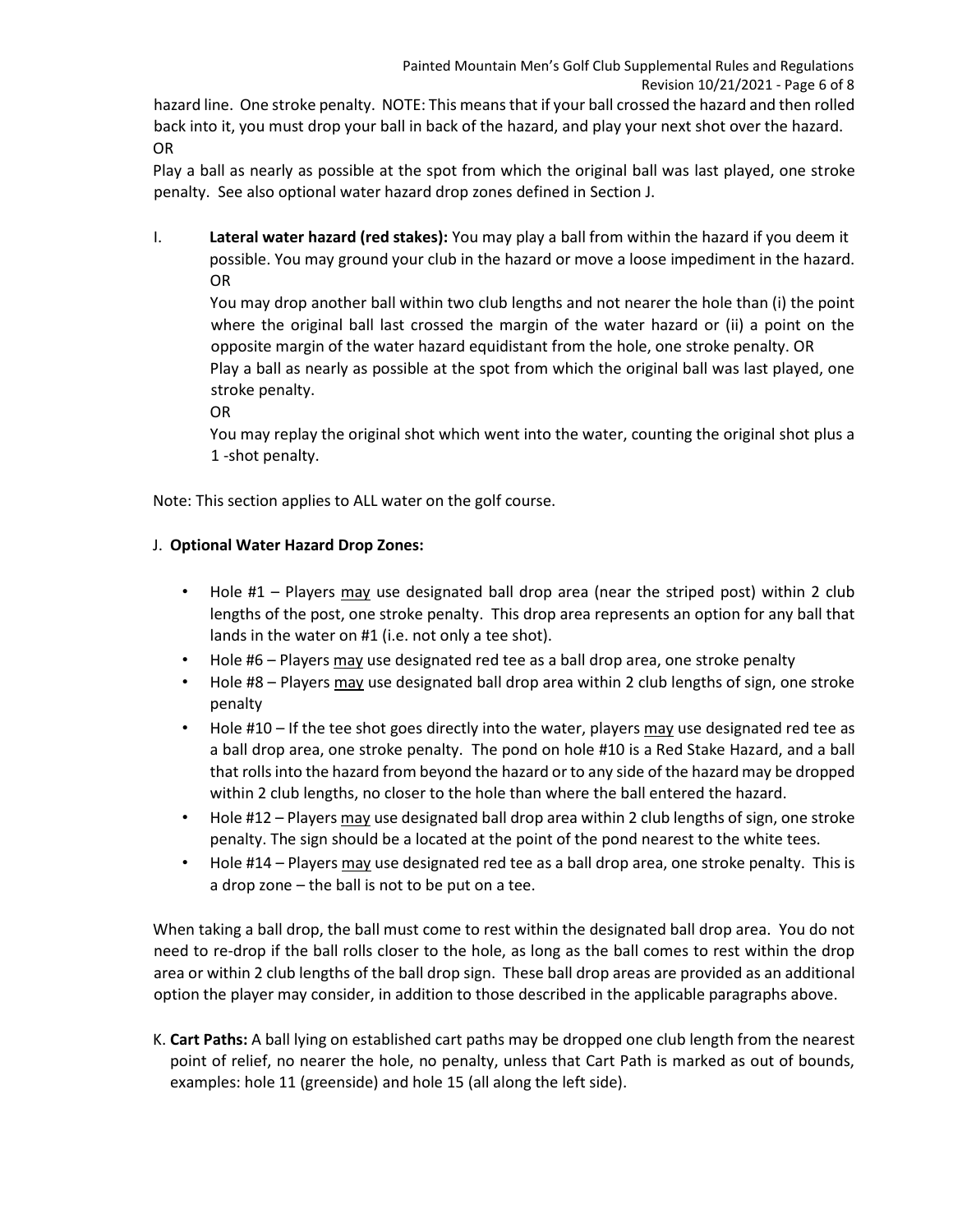- L. **Out-of-bounds stakes, posts, and chains:** The stakes, posts and chains that define OB are outofbounds and cannot be removed. No relief is provided from them.
	- There are periodic gaps between walls to the side of the golf course. A ball entering these gaps is considered OB. The Out-Of-Bounds line is measured from the corner of one wall to the corner of the other wall at the sides of the gap.
	- Note that on hole #15, the posts and chains between the cart path and fairway are marked as out of bounds. If your ball goes left of the chains, your ball is OB.
- M. **Ground Under Repair.** A player may determine the nearest point of relief outside any area marked as Ground Under Repair, no closer to the hole, then drops one club length from that point, no penalty. See USGA Rule 25-1 for detail. Special areas:
	- Hole #4: The bare ground and rock area within 2 feet of the external walls of the restroom is deemed GUR. Play rules for Ground Under Repair – no penalty.
	- Hole #7: There is a man-made water drain just off the left side of the fairway about 1/3 of the way between the tee box and the green. If your ball should end up in that drain, play rules for Ground Under Repair – no penalty.
	- Hole #9: The drain area on the left-hand side of the fairway supported by railroad ties is also GUR. Play rules for Ground Under Repair – no penalty.
- N.**Walls:** Perimeter walls bordering the golf course define out-of-bounds. A ball coming to rest near a wall is in play and no relief is provided from the wall. If you elect not to play your ball as it lies then you must proceed under the unplayable lie procedure (Section F.)
- O.**Golf Ball:** The original ball played from the tee must be played through the green unless lost or damaged.
- P. **Putts:** Hole out all putts in stroke play. Putts may be conceded in match play.
- Q.**Course Maintenance:** Repair ball marks, replace or fill divots and rake sand bunkers. Get in the habit of repairing additional ball marks and divots as pace permits. Always treat the course with  $respect - it is your course.$
- R. **USGA Recommended Card Playoff Procedure -** If a play-off of any type is not feasible, matching scorecards is recommended. The method of matching cards should be announced in advance and should also provide what will happen if this procedure does not produce a winner.
	- In weekly events and when possible, a tie between players will result in a split of the winnings, unless one player also qualifies to win the same amount or higher in another winning category.
	- For competitions where the handicap stroke table is not relevant, such as individual stroke play, if the last nine, last six, last three holes scenario is used, one-half, one-third, one-sixth, etc. of the handicaps should be deducted from the score for those holes. In terms of the use of fractions in such deductions, the Handicap Committee should act in accordance with the recommendations of the relevant handicapping authority.